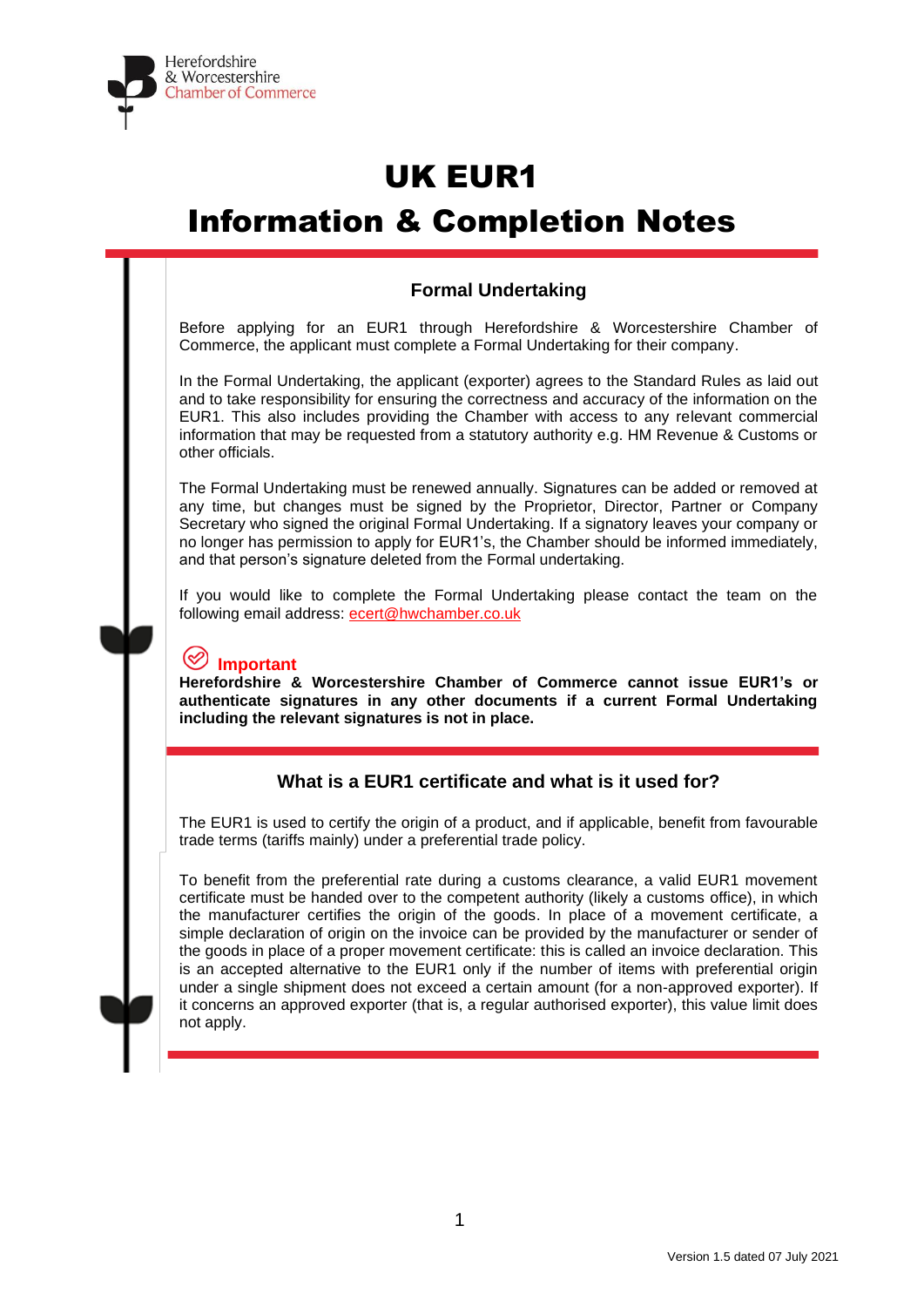

# **How to apply for a EUR1**

Applications for EUR1's must be made online through the eCert website. Register your company on [https://www.ecert.sgs.com/uk/.](https://www.ecert.sgs.com/uk/) Your account will be ready to use once the Chamber has received your formal undertaking and has activated your eCert account.

# **How to Complete a EUR1 Certificate**

To complete your application, the following rules and instructions should be followed:

# **Box 1. Exporter**

Insert UK exporters address. If the UK company is exporting on behalf of an overseas company insert the overseas company's details C/O the UK exporter

# **Box 2. Certificate used in preferential trade between**

Insert the specific name of the country of destination. Check that this country is a member of the preferential agreement.

# **Box 3. Consignee**

Insert name and address of Consignee

**Box 4. Country, group of countries or territory in which the products are considered as originating**

This box is pre-printed 'UK' on standard EUR1 forms.

# **Box 5. Country, group of countries or territory of Destination**

In eCert, the country of destination is selected in the set up and will automatically be applied to this box.

# **Box 6. Transport details**

Transport details can be included but this box is optional. Transport can be detailed as either of the following: sea freight, air freight, road freight, rail, or mixed transport.

# **Box 7. Remarks**

This box may only be used to indicate where retrospective, duplicate and replacement certificates are issued. Nothing else can appear in this box.

**Duplicate** – EUR1's must be issued as duplicates if the original has been lost or stolen.

A letter on the applicant's company letterhead must be supplied, signed and dated, detailing the following information; the reason why you require a duplicate certificate, where the original certificate was issued e.g. H&W Chamber of Commerce, original certificate no. and date of the stamp, and requesting a duplicate.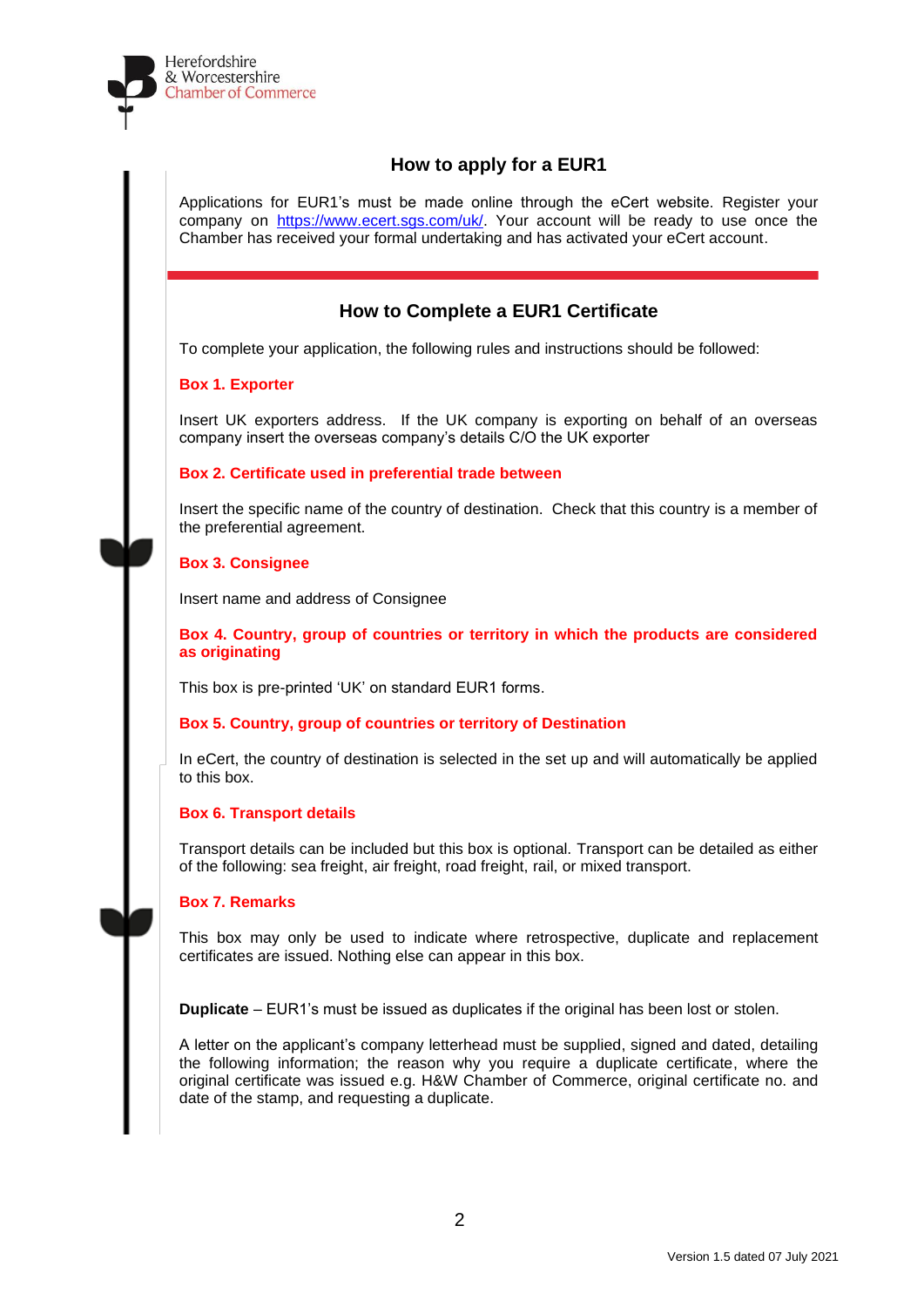

Select 'Duplicate' from the drop-down box and fill in the original certificate no., original certificate submission date (detailed in box 12) and original certificate issue date (box 11).

The Chamber will check that all details match the original application and the new certificate will be stamped and dated with the same date as the original certificate, therefore deeming it valid for the same period.

**Replacement** – Replacements are extremely rare. A replacement EUR1 may be issued if goods were initially imported into the UK under and EUR1, work is carried out on those goods and then they are re-exported under an EUR1.

Select 'Replacement' from the drop-down box and fill in the original certificate serial no., original certificate issue date, original issuing country and select the way in which you are going to provide your letter of explanation.

**Errors in original EUR1** – If an error is made in an original EUR1, the original must be returned to the Chamber and a new certificate can be issued.

If the original certificate cannot be returned, a letter on the applicant's company letterhead and signed by the applicant must be supplied, explaining why it cannot be returned, the type of error, detailing the 'S' certificate no. and date stamp of the original certificate and requesting to apply for a new EUR1.

**Issued Retrospectively** – Insert these words from the drop-down box if you are applying for a EUR1 after the goods have been despatched. A copy of the transport document e.g. AWB, B/L, CMR will need to be supplied as evidence of the shipment.

### **Box 8. Marks and Numbers**

Detail the actual marks and numbers affixed to the packages being shipped.

Shipping marks must be detailed. If the package is addressed to the Consignee only, the words "As Addressed" or ''Fully Addressed'' can be detailed instead of the full Consignee detail. If goods are unmarked - "No marks and numbers'' should be inserted. If there are no shipping marks the invoice number should be shown in box 10.

### **Box 8. Number and kind of packages (1): Description of Goods**

### **Number and kind of packages**

Numbers and kinds of packages should be inserted. The words "package" or "parcel" cannot be used as they do not define the type of packaging used. You may use pallets, cartons, crates, boxes, cardboard boxes, bales, rolls, kegs, jiffy bag, paper packet, plastic packet or skid.

If the goods are packed inside a dedicated container for that shipment, you can detail  $1 \times$ Container etc. The same goes if goods are packed inside a dedicated lorry for that shipment. If the goods are not packed in any way or form, the words "Unpacked", "loose" or "in bulk" may be used.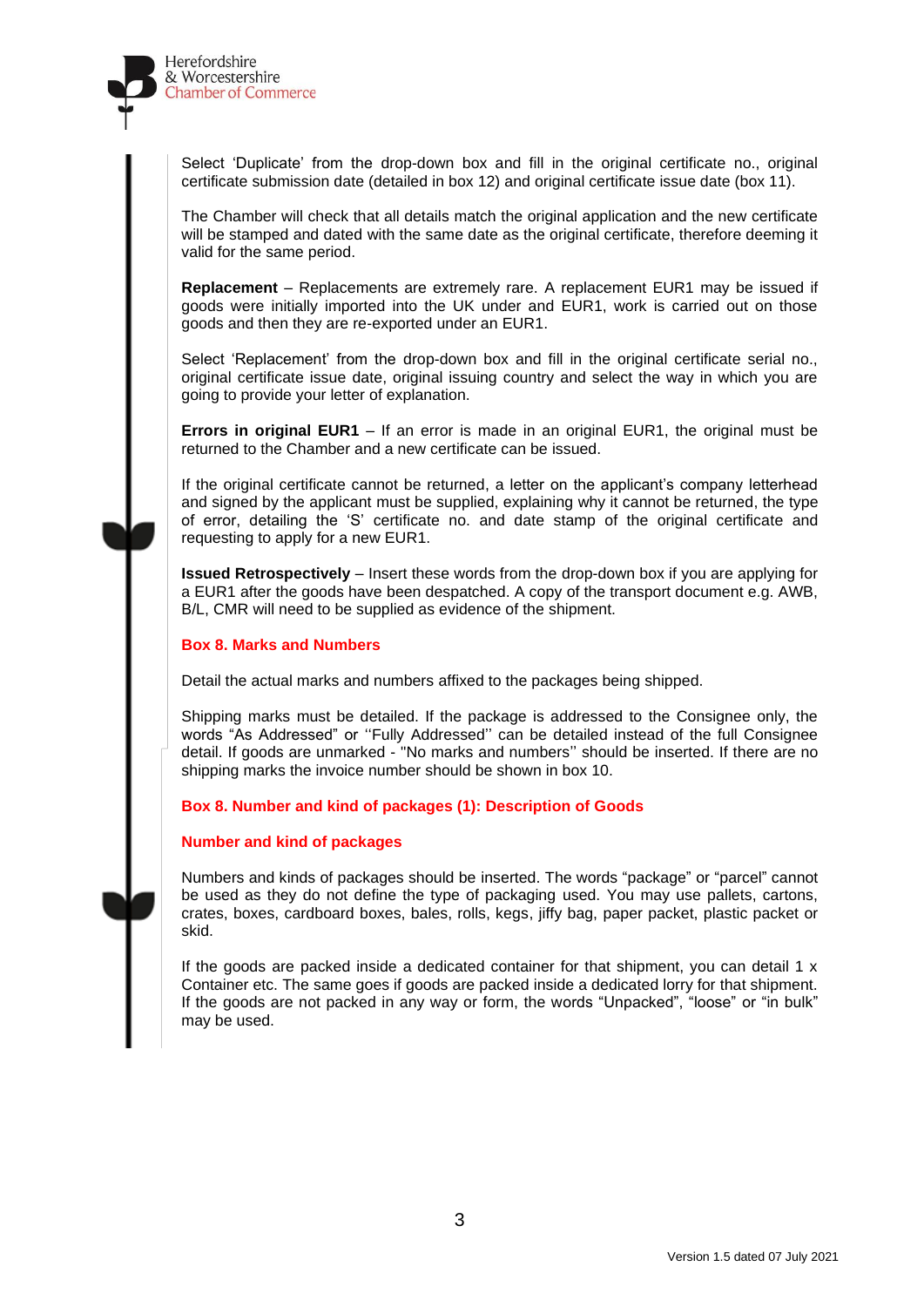

## **Description of goods**

A full commercial description of the goods is required. This must clearly indicate the nature of the goods and should not be vague or general e.g. spare parts, nor should it solely be given by reference to a trademark or brand name E.g. 'Hoover' instead of Hoover vacuum cleaner or a catalogue number with no description.

Insert the description of the goods. This must be sufficient detail to clearly indicate the nature of the goods. Descriptions must not be too general, vague, ambiguous, or solely given by trademark or brand name e.g. Spare parts or Hoovers or something similar. Should there be insufficient space in box 6 to describe all the goods adequately, then it is permissible to insert a general description of the goods followed by the phrase "as per invoice number ... dated…".

The 4 Figure Tariff Codes should also be included for Mexico & Chile.

# **Box 8. Free Text**

If the consignment contains both originating (preference) and non-originating (nonpreference) goods, the description in the box above should only contain the originating goods. It needs to be clear in your invoice which items are originating and non-originating. This can be achieved by marking each non-originating item in your invoice with an asterisk/star and detailing the following statement in box 8 free text:

*"Goods marked with an asterisk on the invoice are non-originating and are not covered by this EUR1 certificate"*

This box can also contain any other information that the applicant wants to add e.g. Notify party details, declaration of origin, contract details, Letter of Credit details etc. Evidence is required for everything detailed.

# **Box 8. Ruling off**

To ensure that nothing can be added to the EUR1 after it has been issued by the Chamber, all unused space in box 8 is automatically ruled off through eCert.

# **Box 9. Gross Weight**

Gross weight is needed in metric although imperial is allowed alongside this.

### **Box 10. Invoices**

Invoice numbers can be inserted - optional. If there are no shipping marks invoice must be shown

### **Box 11. Customs Endorsement**

HW Chamber will stamp with the relevant customs stamp, sign and date the form.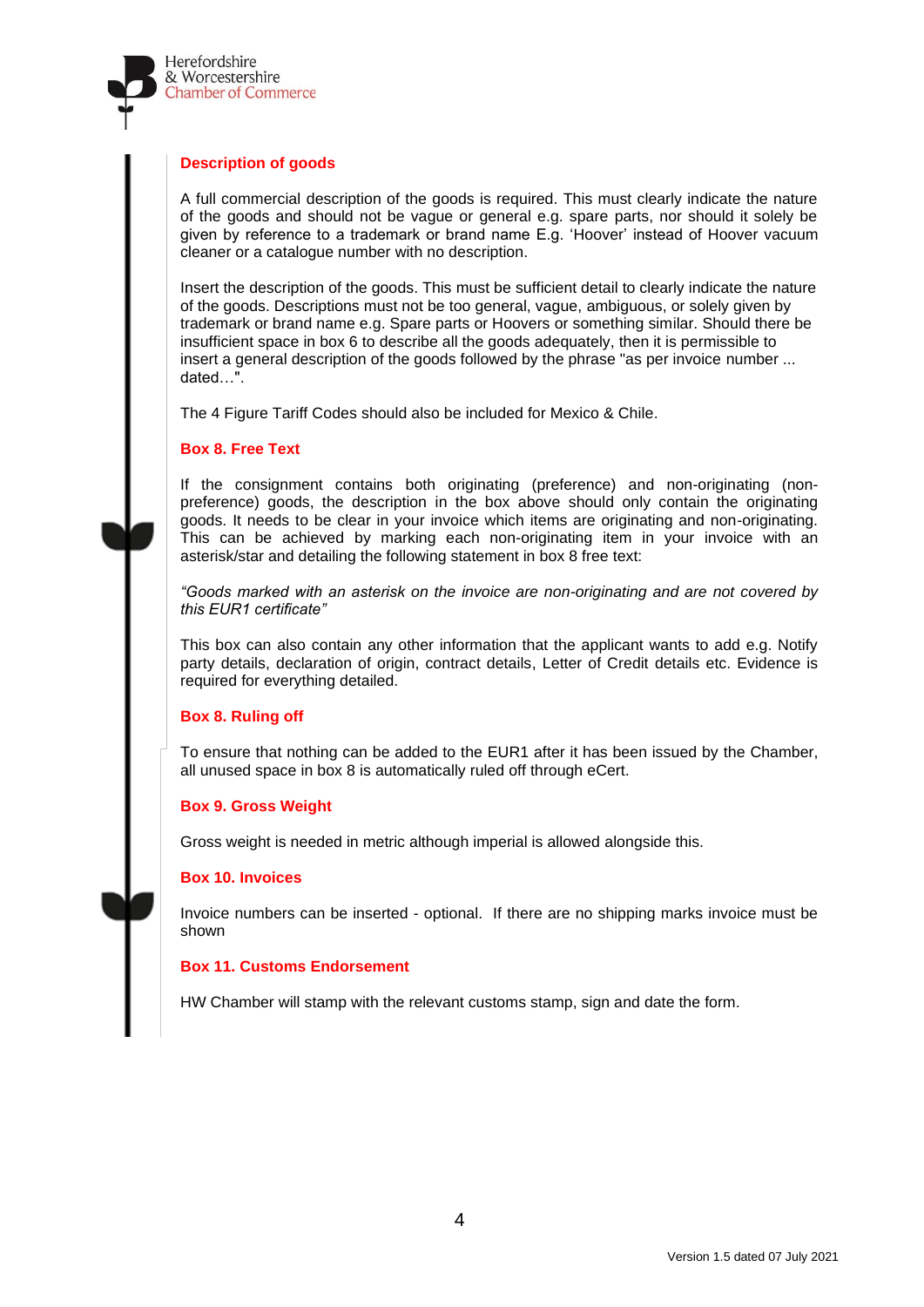

# **Box 12. Declaration by the Exporter**

Enter the place of issue. This is the town or city where the application is being made. The date will automatically be filled when the application is processed through eCert.

For Express applications (applicants print electronically stamped EUR1 on their premises), the applicant's electronic signature will automatically be added.

The same will apply for Standard applications (the Chamber prints the EUR1 and applies a wet stamp and signature) with the exception of countries who do not accept electronically stamped and signed EUR1's. Countries may be added or removed from the list at any time so please check rules of the country you are issuing a EUR1 for.

To save time during the application process for countries who do not accept electronic applications, the Chamber is happy to hold pre-signed blank EUR1's, securely locked away, ready for use when applications are received. Pre-signed forms need to be signed where 'Signature' is referenced in box 12 of pages 1 and 3 and in section 5 of page 4.

# **Important**

**Pages 3 & 4 are not sent to the consignor/shipper. When applying for a EUR1 using Express in eCert, pages 3 & 4 are to be kept by the applicant. When applying for a EUR1 using Standard in eCert, the Chamber keeps pages 3 & 4 of the application.**

# **Page 4. Application form**

### **Reverse – Declaration**

Select one of the three declarations and enter the first four digits of the tariff heading. See customs notice 827 sections 11.1 for further information.

#### a) **Exporters who have manufactured/produced the exported goods**

'The goods shown on the movement certificate were \*\*manufactured/produced by the exporter and are classified under (insert 4 figure tariff heading). They satisfy the appropriate qualifying process in the preferential agreement

\*\*Delete where appropriate

### b) **Exporters who have bought in goods for export in the same state (goods manufactured/produced in the UK)**

'The goods shown on the movement certificate were \*\*manufactured/produced in the UK and are classified under (insert 4 figure tariff heading). Evidence of their originating status in one of the forms specified on GOV.UK is held by \*\*me/us.'

\*\* Delete where appropriate

# c) **Exporters who have bought in goods for export in the same state (goods \*\*manufactured/produced in any other country)**

'The goods were imported from (insert name of country) under cover of a \*\*movement certificate/invoice declaration and are being re-exported in the same state. The goods are classified under (insert 4 figure tariff heading)'

\*\* Delete where appropriate

To check if your goods qualify for preferential origin, refer to customs notices 828, 830 or 832 as applicable. If you are unsure, please contact the Chamber export documentation team for assistance. It is your responsibility to select the correct declaration.